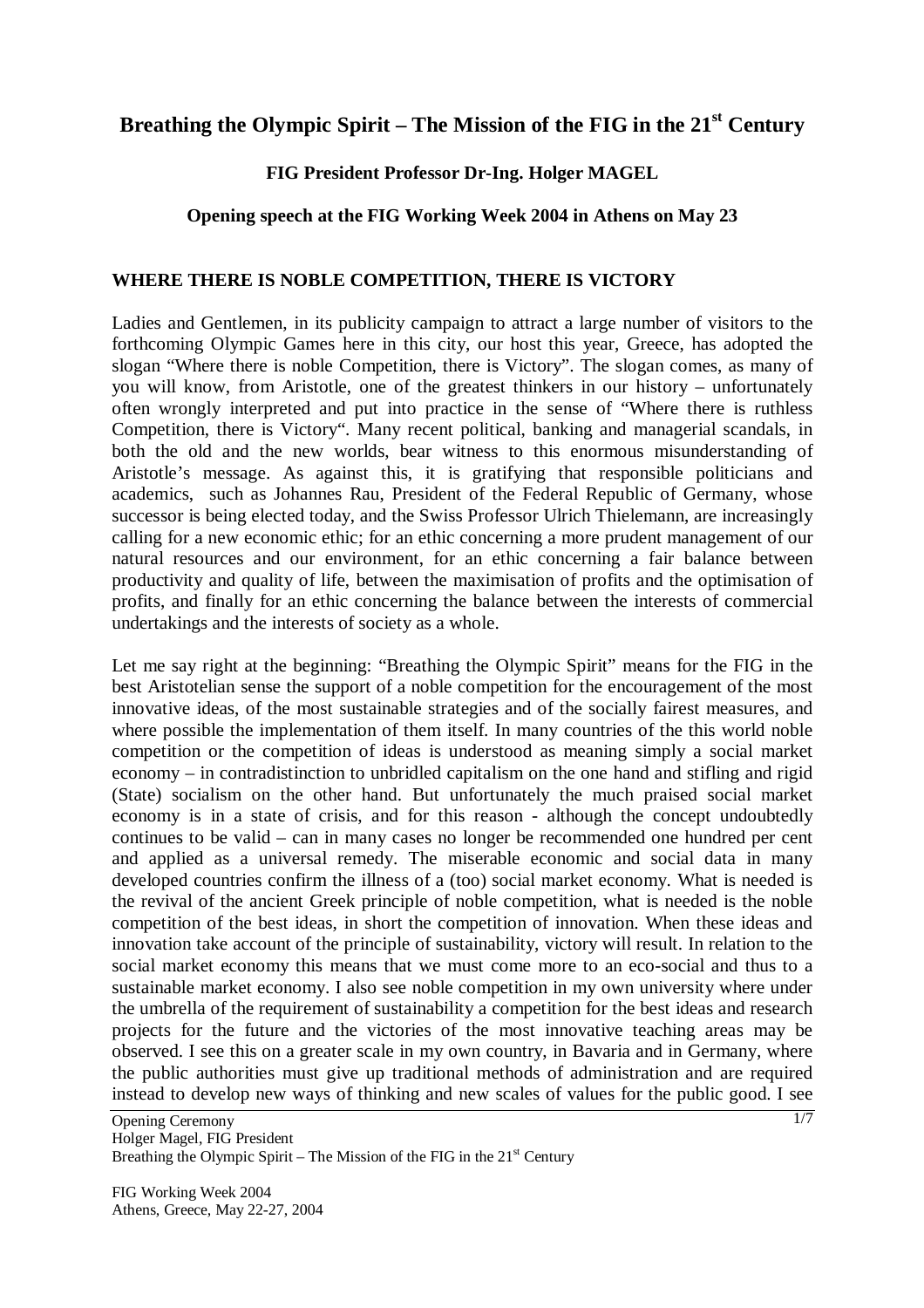this also and particularly in the new expanded Europe and elsewhere, where in the future it will be a matter of a sharper and it is to be hoped noble competition of ideas and innovation. Old recipes are no longer valid. The changed political, economic, demographic and technological conditions demand new approaches. They present new questions and new challenges, require new approaches, answers and solutions, in short: they demand innovation!

In political, economic and academic circles there is a growing consensus that only innovation provides the preconditions for more growth and affluence and thus also (once more) for more social justice and peace. Here it is also necessary to take leave of the idea that "Father State" is alone responsible for the welfare of its citizens. The civil society must promote and assume more and more self responsibility. But particularly the civil society requires innovation just as much as the State, communities and the economy!

Innovation is ultimately decisive, on the global, national and local levels, for poverty and affluence, for what is viable and for what is not viable in the future.

## **HOW IS INNOVATION TO BE ACHIEVED?**

But, Ladies and Gentlemen, how are we going to achieve innovation, what are the central factors which lead to innovation?

One of the most successful strategy consultants acting on a global basis Professor Roland Berger, an honorary doctor of my University, recently identified seven decisive factors for economic growth and the development of affluence. They are:

- 1. natural resources
- 2. human resources (human labour)
- 3. technical progress
- 4. capital
- 5. knowledge, including the marketing of this knowledge
- 6. the political regulatory framework, e.g. a social market economy as against a planned economy and
- 7. scale of values and performance paradigms.

Berger finally concludes that the speed of structural change in State, society and economy is decisive for growth, employment and affluence. Structural change – thus once again the central message – will be best stimulated by innovation, by freedom and by (noble) competition.

Back to the factors which make for innovation: whereas in the past there was no lack of factors 1 and 2, the present day challenges lie more by factors 3 (technical progress), 4 (capital) and 5 (knowledge).This is where in Berger's view the future of a nation will be decided; it is these 3 factors which determine the division of the world in the industrial/knowledge age into poor and rich. Taking Germany as an example, as well as many other European States, he ascertained that much too little is being invested in High Tech or High Serve both as regards technical progress as well as capital and particularly knowledge,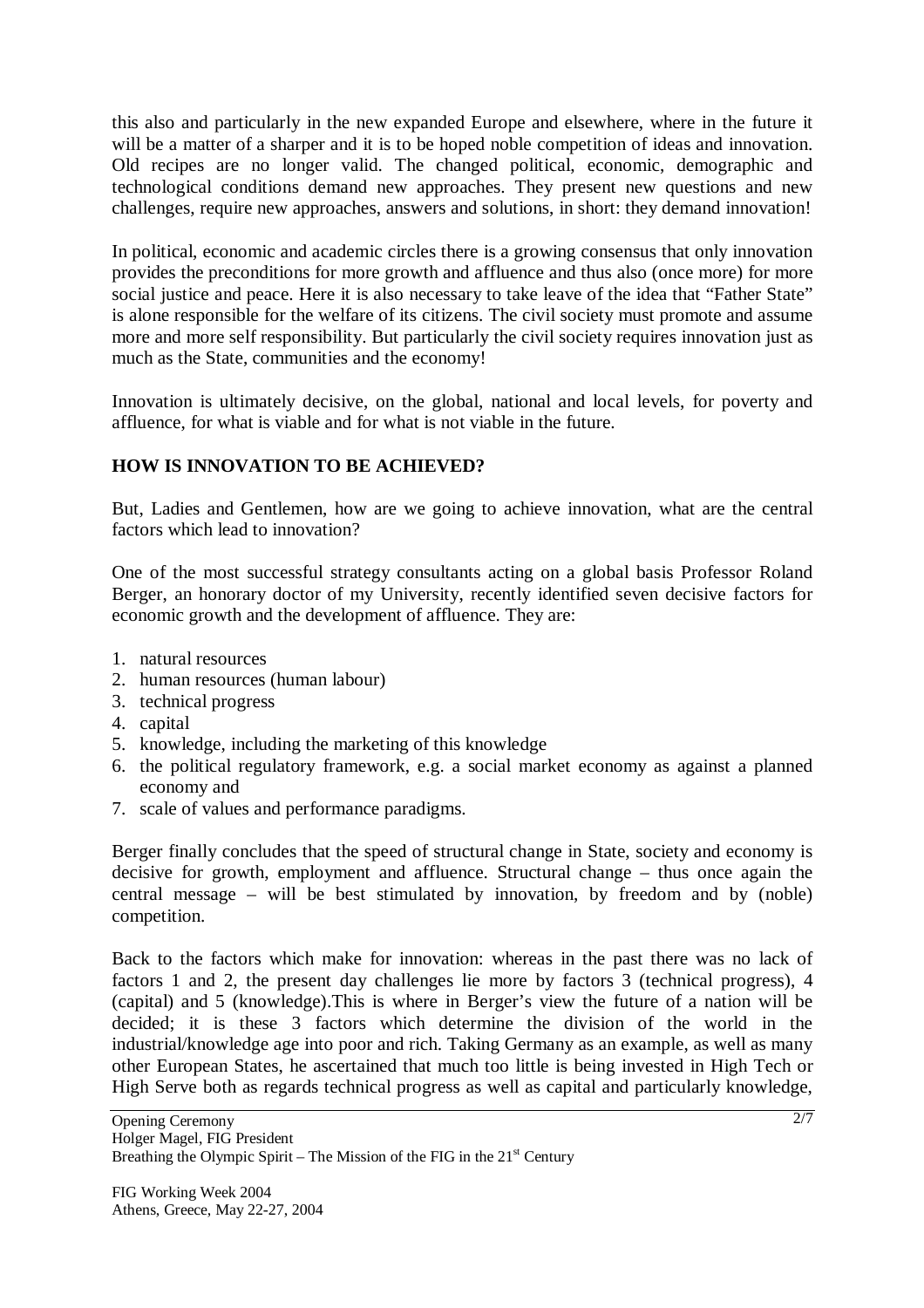i.e. research and teaching. The adherence to successful but, from the standpoint of innovation, in the final analysis old techniques such as mechanical and vehicle engineering will not suffice in order to survive in the future.

Where too little innovation takes place, the necessary structural changes will take place too little from the inside and will be imposed from the outside.

I believe that each of us is aware of the central importance of the above factors and considerations, particularly as we belong as surveyors and geodesists to a strongly technology permeated and at the same politically influenced profession. Without knowledge, i.e. without research and teaching, without impressive technical progress and without the availability of investment we would not have reached the stage about which our keynote speaker IAG President Professor Gerhard Beutler is going to speak tomorrow, namely "The Revolution in Geodesy and Surveying".

But let me refer to an equally central important factor which particularly in the context of the current good governance discussions and appeals and in the light of many mistakes in international aid policy has moved increasingly into the focus of international attention. That is success factor 6, the so-called political regulatory framework. This also includes the socalled institutional question. Without the lasting establishment of an "institutional landscape" based on good governance principles, i.e. without the establishment of cadastres and land registers in transitional, post-conflict or transformation countries, the aid provided by the international community in the field of land reform will remain to a large extent ineffective. Without the assurance of a functioning and corruption free administration and public service, many supporting measures in e.g. Urban and Rural Development will remain ineffective; without the establishment of an ethically oriented private economy there will be no lasting success. Added to this must also be a change of mind in the scale of values, i.e. it must be generally recognised that achievement must be worth while. Achievement involves also the creation and recognition of elites and corresponding educational institutions. I cannot go further into this subject here, but would at least like to point to the renewed "New Institutional Economics" discussion.

Thus far, ladies and gentlemen, the central important messages which all or many nations of this world must take to heart. In addition to these factors, based above all on innovation, there must naturally be – as already mentioned – other fundamental conditions of modern and future viable societies. I mean here above all the strengthening of the communal level and of local government as well as the participation of the private sector and of citizens, without which a State – which only activates – cannot be functional. The history of the world shows us, and does this almost daily, that this consciousness cannot be imported and cannot be brought about quasi at the pressing of a button. Careful and lasting self developing processes, i.e. endogen processes are necessary here. These processes can, and indeed must, be carefully accompanied and assisted from outside. Finally, it must be clear to all of us, that everywhere in the world the model of the paternalistic and centralistic State has failed. The State must assume vigorous central tasks, which include e.g. responsibility for creating an appropriate institutional landscape. And I should like just here to make an absolutely clear acknowledgment in order to prevent misunderstandings. The necessary or desired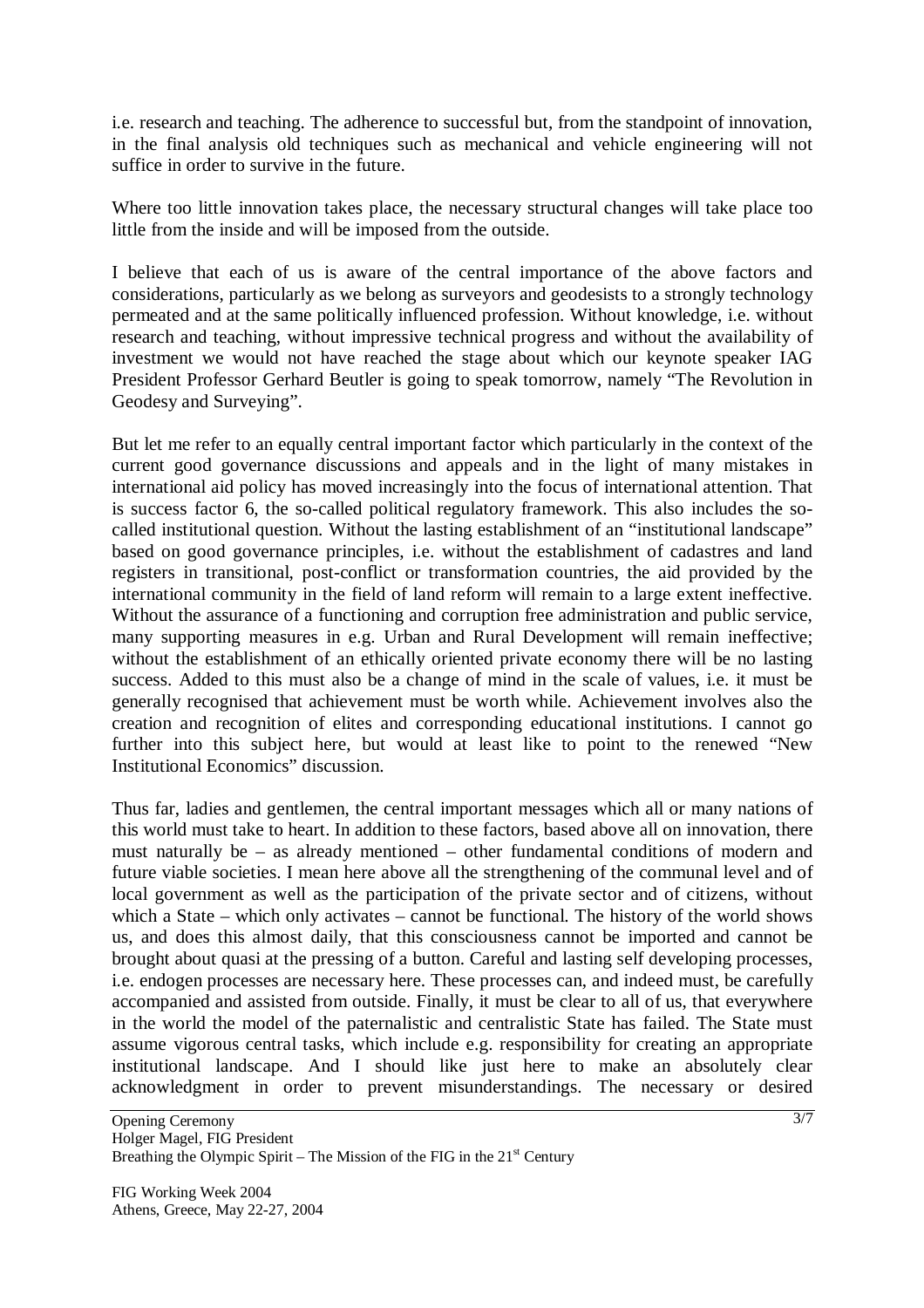strengthening of privatisation must not be allowed to go hand in hand with a weakening of public administration. It was always the case, and it will remain the case in the future, that a strong functioning private sector needs functioning and independent strong partners in the public sector!

At the same time increased responsibility will rest on communities, the economy, citizens and NGOs. This is the challenge and the mission, also and particularly for the FIG in the  $21<sup>st</sup>$ century!

## **THE MISSION OF FIG IN THE 21ST CENTURY**

Ladies and Gentlemen, the FIG is already 126 years old. We were able last year to celebrate a splendid jubilee in Paris, and for this I thank our French friends once again most sincerely. In these over 125 years the FIG has clearly shown that it has remained dynamic and that it, as I sought to make clear in my Paris speech, has found answers to the questions of the time. But I also said that we may not rest on our laurels. I have no reason to fear that we will not continue to find the right answers – thanks to a fantastically motivated group of colleagues in the member associations, in the commissions, in the Council and in the FIG Office. The highly successful BMW group has an attractive slogan. It is: "Business is people, good business is good people". We have these good people, these human resources, for whom we in the Council and the Office work and who commit themselves for us and our common ideals and philosophies. We in the FIG practice not share holder value but a strong stake holder understanding. We are aware also of the great importance of cooperation with e.g. our sister organisations such as IAG, ICA, ISPRS and many others, who are committed to the idea of "building a better world". But all our efforts would be limited, if we did not also have a very trusting relationship characterised by reciprocal benefit and great efficiency with many UN agencies and international donors, who are also actively represented here.

I thank you all sincerely for the inspiring partnership and the functioning network. Only in this way can we be successful together in the face of increasing tasks and react as needed much more quickly than if we were to seek salvation by ourselves and in reliance on our own resources!

The problem for associations such as the FIG and for functionaries such as myself is to be able to make clear at home why and for what we voluntarily spend so much money and time, where the benefit at home arising from what we do is not directly apparent and felt. Here we all have a common task in conveying more convincingly the why and wherefore. We should here make clear of something to which Ulrich Beck, the originator of what has become the world famous concept of the "risk society", recently drew to my attention, namely that our FIG is a wonderful example of cosmopolitanism, which helps to take away from countries and their citizens anxiety about the unavoidable globalisation, to prepare them for this and to integrate them in the international community without taking from them their national identity. Our FIG stands for richness of history, knowledge, cultures and values as well as for a peaceful und enriching coexistence. Withdrawal into our national shells and sticking our heads in the sand is no longer an answer to the coalescence and the internationalisation of our world. All the States and citizens of this world must realise and accept this more and more –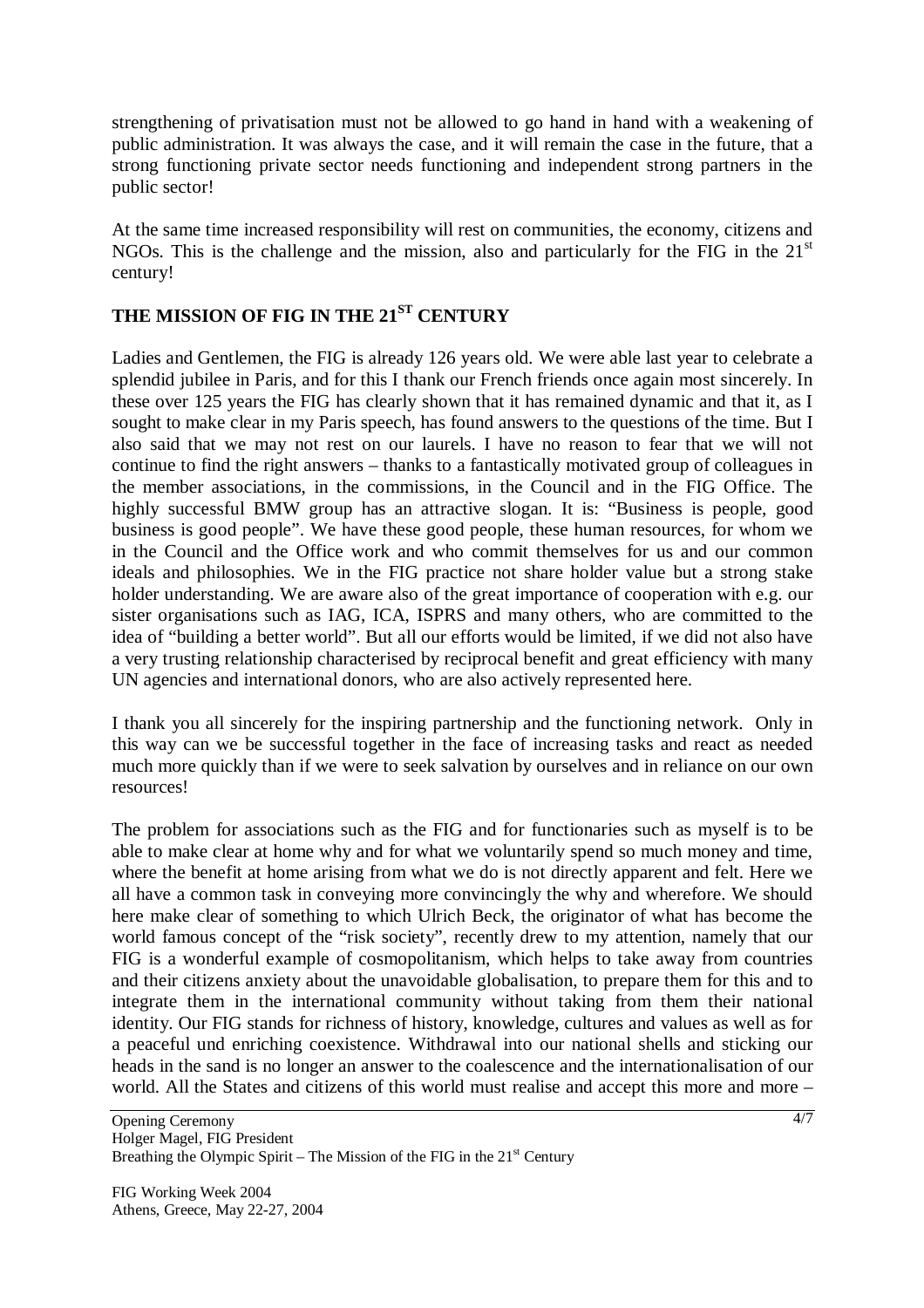in the good sense (growth) as well as in the bad sense (e.g. worsening global climactic changes or international terrorism). Europe, already so many sided, has once again set a wonderful example of the right way with the  $1<sup>st</sup>$  May. And it is a marvellous coincidence that we have a few weeks later gathered here in Athens in the place where the idea of cosmopolitanism was born, a sign moreover that the global (cosmos) perspective already existed much earlier. Cosmopolitanism means nothing else than that we are all members of this one world but at the same time retain our national or local (polis) roots – this is after all the ethos of our FIG is characterised and the way it functions!

We have one request to our partners in the UN: please make these thoughts clear to the national Governments and say how useful and how necessary are the activities of such civil society associations, in order to make the world a more peaceful, more just and finally also a safer place.

As we have just heard, this goal can only be achieved by more innovation. The technicalscientific FIG stands for the generation and implementation of decisive innovation! It wants to encourage innovation for and in its member countries and it wants to be continually innovative in its own ranks and commissions. The change in the FIG which is taking place at the moment and is reflected in our motto "shaping the change" is clear evidence of the ability of the FIG to change. This ability should also not in the middle term fight shy of possible changes in the commissions.

Everyone who takes part in sport and knows the Olympian motto, *citius*, *altius*, *fortius*, knows just as every researcher knows that innovation is achieved only through more competition. Everyone also knows that in research as in sport competition must take place in accordance with recognised rules, whether they be ethical or sporting. The FIG has in recent years cultivated and encouraged the competitive spirit; we have endeavoured through intensified exchanges with our sister organisations and through major conferences as well as internally between the commissions to arrive at greater competition and at the best ideas. The balance is respectable. I will in my presidential report during the General Assembly set out what has happened alone since Paris. Let me pick out just one example: as a quick response to the request of UNEP Chief Töpfer we set up in Commission 8 our own Working Group "Disaster and Risk Prevention and Management" in order to find here innovative answers and solutions by our profession to and for one of the most urgent problems in our vulnerable world. Professor Beutler will tell us tomorrow what fascinating innovative ways are open to us in the intensified cooperation in the use of the global geodetic infrastructure; the many presentations in this Working Week will once more confirm the dynamism and innovative spirit in our professional fields and in the FIG and the great extent to which the success factors which lead to innovation have played a role, whether they be human resources or whether it be a matter of technical progress or of knowledge including capacity building, the establishment of the political framework as in cadastre and land management fields or in scales of value. We can present these potentials, ladies and gentlemen, with pride to our global partners as well as to national governments and institutions. We want to work further on ensuring that the FIG remains a guarantee for lasting innovation as the pre-condition for more fairness, quality of life and balance between poor and rich.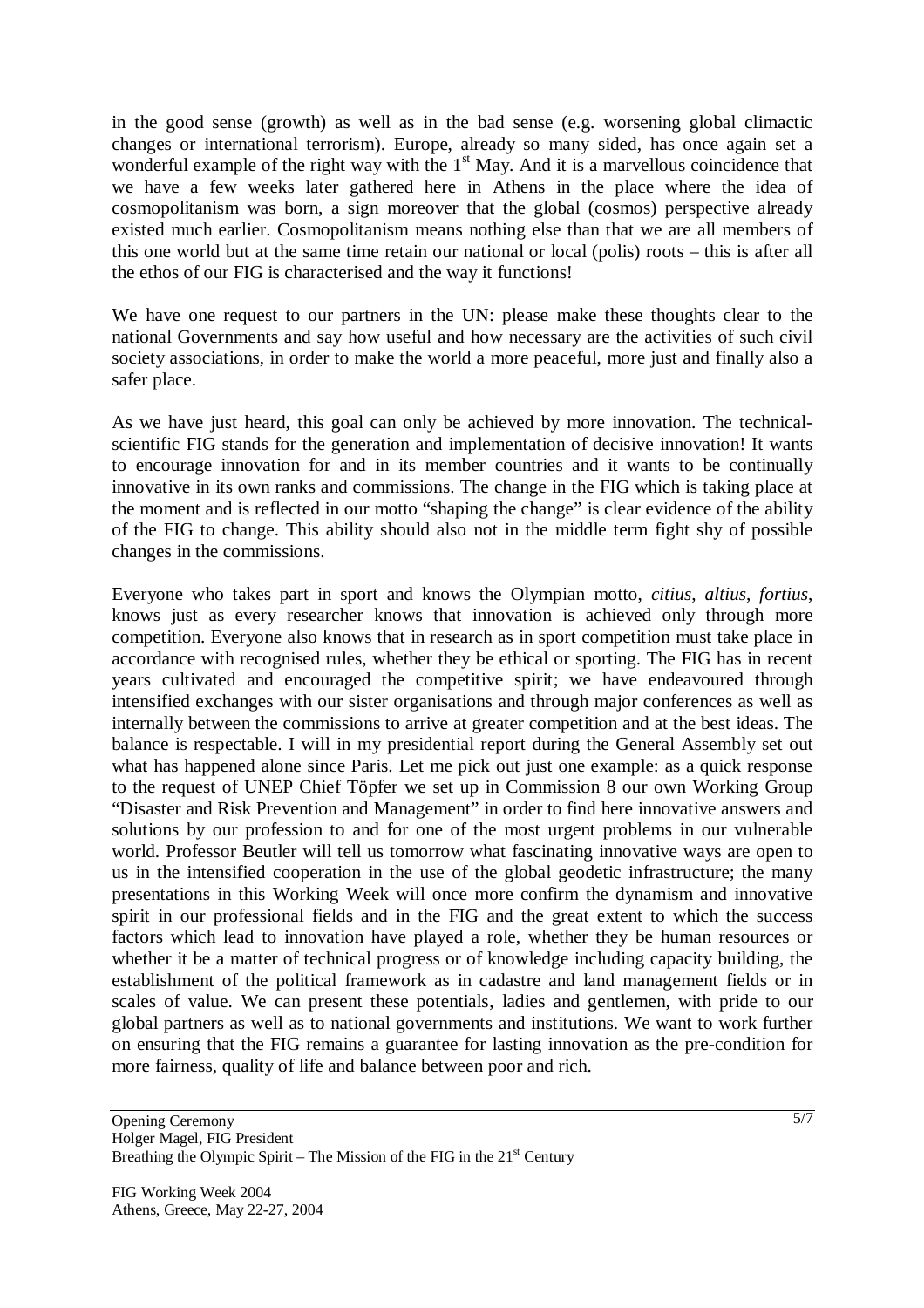"Breathing the Olympic spirit" – in this spirit we want here on this classical spot to experience a noble competition of the candidates for important functions in the FIG. This is where the future of the FIG will particularly be decided! "Where there is noble competition, there is victory" – irrespective of the outcome of the competition I can already say this: one victor is quite clear. It is the FIG, which can be proud of its capacity for continual self renewal and innovation through ever new heads and ideas. It can also be proud of such member associations as here in Athens or next year in Cairo etc., because they are prepared to act as hosts for such major events and to invest for them much time, energy and money. I know that our Greek friends have put in a great deal of effort and I thank them already for this most sincerely!

Even when knowledge, capital and technical progress decide world wide between poverty and affluence, persons who are themselves enthusiastic and can inspire enthusiasm in others remain without doubt the A and O of every organisation. I am proud to be able to say that there is no shortage of such persons in the FIG.

In this sense I wish our Conference every success. The FIG Working Week 2004 is hereby opened!

#### **REFERENCES**

- Baumann, E. (2004): Proof of the Pudding. Interview. In: McK Wissen 08 "Menschen" 3. Jg. März 2004
- Beck, U.(2004): Ein weltoffenes Deutschland. Von der geschlossenen zur offenen Gesellschaft - Situation und Perspektive". Vortrag bei der Reihe "Dialog" in the Bayerischen Landtag on 22.4.2004 (Manuscript)
- Berger, R. (2004): Innovation als Grundlage von Wachstum, Beschäftigung und Wohlstand. Vortrag vor Wirtschaftsbeirat der Union, München, 07.04.2004
- Coly, A. u. Breckner, E. (2004): Dezentralisierung und Stärkung kommunaler Selbstverwaltung zur Förderung von Good Governance. In: "Aus Politik und Zeitgeschichte" vom 05.04.2004 B15-16/2005 (Beilage zu Das Parlament)
- Magel, H (2003): Opening speech at the FIG Working Week and  $125<sup>th</sup>$  anniversary in Paris. http://www.fig.net/council/president-magel.htm.
- North, D.C.(1995): The New Institutional Economics and Third World Development.In:Harris J.,I.Hunter and C.M.Lewis (Herausg.): The New Institutional Economics and Third World Development. New York
- Thielemann, U. (2004): Mit stumpferem Bleistift rechnen. SZ-Gespräch in SZ Nr. 84 v. 10/11/12.04.2004 p. 27